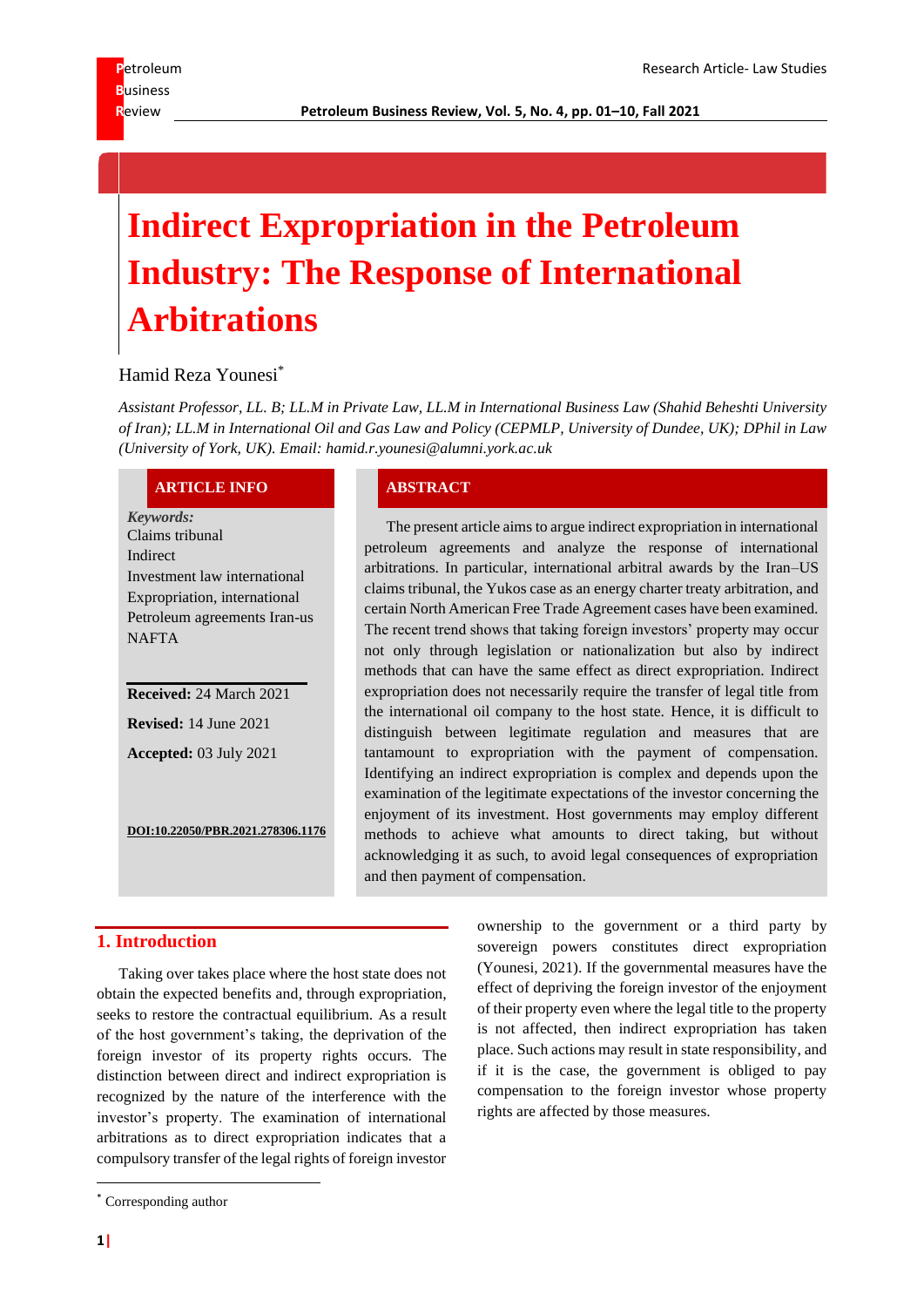**P**etroleum **B**usiness **R**eview

The recent trend shows that foreign property may occur through legislation or nationalization and indirect methods that can have the same effect as direct expropriation (Aldrich, 1994, p.585). Host governments employ different methods for achieving what amounts to direct taking, but without acknowledging it as such, to avoid legal consequences of expropriation and then payment of compensation. The legal focus is on shifting from the host state's taking of tangible property to the new methods used indirectly by states, which may have the same effect as direct taking in international investment law. Host governments using indirect methods will raise the question of what measure is tantamount to expropriation and how such solid methods should form a compensable taking (Dolzer, 1986, p.41). For instance, in some indirect takings, the foreign investor remains the official owner, but the empty name of ownership remains in reality. International oil companies have filed several disputes before international tribunals based on indirect expropriation (Hober, 2003, p.378).

In addition, due to the enactment of numerous economic regulations and the privatization of public ownership, indirect expropriation has recently become more prominent. Hence, this study analyzes the behavior of host states, in particular, their actions in terms of indirect expropriation. In order to achieve these objectives, we discuss the relevant terminology, the measures available to host states for indirect expropriation, distinguishing factors as to expropriation and indirect expropriation (creeping, regulatory expropriation), and various types of measures amounting to expropriation and examining the response of the petroleum arbitral practice to this particular area.

### **2. Terminology**

All investment treaties have a provision about expropriation. International petroleum investment agreements and bilateral investment treaties (BITs) do not usually define the essential concepts and terms such as direct and indirect expropriation. "Indirect", "regulatory", "creeping", "de facto" expropriations are used interchangeably, but a definition of these concepts and what kinds of governmental measures may constitute direct and indirect expropriation remain unclear.<sup>2</sup> The literature examination and the above investment treaties indicate the diversity of terms such as "de facto", "wealth

deprivation", and "creeping" expropriation for indirect expropriation.

Creeping expropriation is defined as a series of measures that the host government takes through which it deprives the foreign investor of property. Any of them might be permissible but, in total, will result in expropriation with the payment of compensation (UNCTAD, 2005, p.41). In an indirect expropriation, the foreign private property is not seized directly. However, the distinction is blurred in practice, as most de facto expropriations have creeping and indirect aspects. The exercise of regulatory powers such as tax regime or environmental measures may reduce the economic value of the investor's property without affecting the legal title. It is called regulatory taking. The use of other terms in investment treaties such as "tantamount to expropriation", "similar to", and "direct or indirect" guarantees that creeping expropriation is referred to in the expropriation provisions (Lowenfeld, 2003). International oil companies may experience an additional risk of regulatory measures due to the nature of the oil and gas projects. International energy investments surround these risks from the beginning and over the contract's life. The concept of regulatory risk will be examined under the definitions presented by the Organization for Economic Cooperation and Development (OECD) and legal scholars. The OECD has introduced it as the risk of non-payment on an export contract or project due to action taken by the importer's host government. Such action may include intervention to prevent the transfer of payments, cancellation of a license, or events that prevent the exporter from performing under the supply contract or the buyer from making payment (OECD, 2004).

Commeuax has defined it as the risk that laws of a country will unexpectedly change to the investor's detriment after the investor has invested capital in the country, thereby reducing the value of an individual's investment (Commeuax, 1998). In a similar vein, regulatory risk in the energy industry is described as the possibility that oil company investment will be expropriated or unilaterally changed by the foreign government to the detriment of the oil company (Boulos, 2008, p.3).

The notion of indirect expropriation plays a vital role in international petroleum investment agreements, yet the notion has not been subjected to any sustained analysis in the petroleum law literature. There have been

<sup>&</sup>lt;sup>2</sup> Article 1110 of NAFTA; Article 13 of ECT.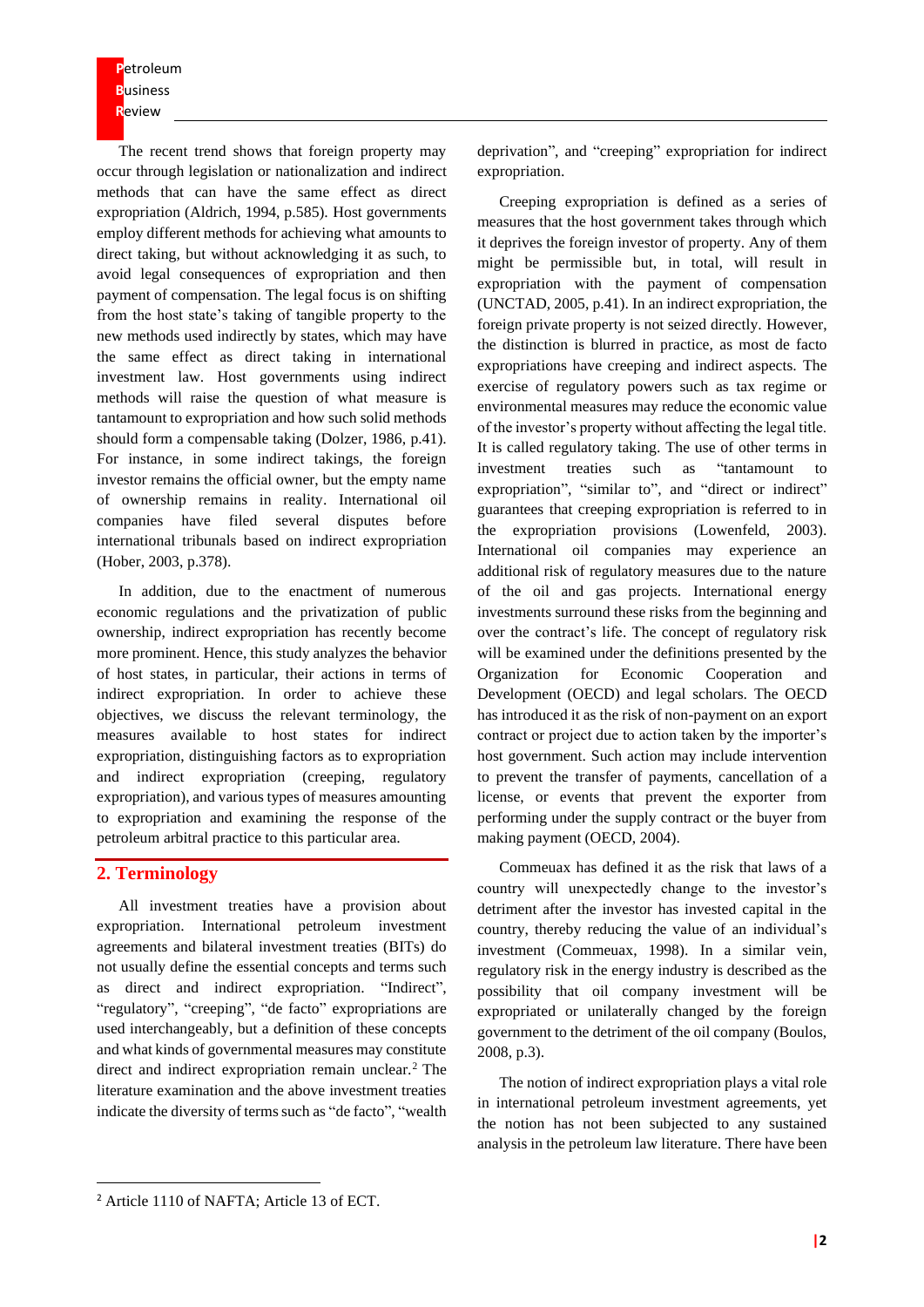

#### Volume 5, Issue 4 December 2021

some studies regarding indirect taking under international law. Nevertheless, the study of the mentioned notion in the petroleum literature and focusing on the analysis of arbitral awards is unprecedented. Detriment after the investor has invested capital in the country, reducing the value of an individual's investment (Commeuax, 1998). In a similar vein, regulatory risk in the energy industry is described as the possibility that oil company investment will be expropriated or unilaterally changed by the foreign government to the detriment of the oil company (Boulos, 2008, p. 3).

The notion of indirect expropriation plays an essential role in international petroleum investment agreements, yet the notion has not been subjected to any sustained analysis in the petroleum law literature. There have been some studies regarding indirect taking under international law. Nevertheless, the study of the mentioned notion in the petroleum literature and focusing on the analysis of arbitral awards is unprecedented.<sup>3</sup>

# **3. The host government's devices for indirect expropriation**

The occurrence of direct expropriation is easy to identify by exploring the existence of tangible property of the investor. Direct expropriations will have customarily taken place because of an explicit national policy measure and on a specific date. However, the identification of indirect expropriation is very complex and depends upon the examination of the legitimate expectations of the investor concerning the enjoyment of its investment.

Direct taking may occur through a specific taking, nationalization, and taking of an economic sector or industry. Nonetheless, indirect taking is more complicated because of the use of sophisticated techniques, which are less evident in terms of constituting what amounts to an expropriation by the government (Shanks, 1986, p. 417). These techniques are recognized as compensable by the arbitral tribunals. They can be in the form of excessive taxation, forced sale of alien property, management control over the investment, discriminatory administrative decrees, and unreasonable interference with the property rights of foreign investors. The host state's method to effectuate what will amount to indirect expropriation may be in the

form of a series of actions and in a combination of other measures. Indeed, such actions are not always independent of each other and only become expropriator if applied with other compensable techniques. Indirect expropriation arises from host states' measures and may include interference in the right of management, abusive taxation, and forced transfer of shares (UNCTAD, 2004, p.238).

The measures mentioned above are not exhaustive, and the host government may interfere with the property rights of the foreign investor by different actions. However, the combined effect of this is to reduce the value of the investment. Therefore, increasing tax or abusive taxation, imposition of some restrictions on foreign investors' rights, and changes in regulations are the most important approaches to indirect expropriation. The UNCTAD has introduced a definition for expropriation where a measure that does not directly take property has the same impact by depriving the owner of the substantial benefits of the property (UNCTAD, 2005, p. 21).

Increases in tax or setting new tax regimes or environmental regulations might be described as those discriminatory and regulatory measures. For instance, different investment arbitral awards have examined the notion of abusive taxation in the energy industry. Examples are Philips Petroleum versus Iran, Sedco versus Iran, and the Revere Copper case. This trend is growing by increasing taxes and royalties or setting new tax regimes, especially in Latin America. The host state may change environmental regulations over the life of petroleum projects. This can create an investment dispute. Indeed, the host state may change environmental regulations on a discriminatory basis to limit petroleum investment. This regulation change and, hence, the financial balance can lead to expropriation. The foreign investor's compliance with these standards imposes extra costs on him, which can seriously affect the economic value of the investment.

However, a general agreement is that host states are not required to pay compensation for economic disadvantages resulting from legitimate regulation. In order to identify whether the host state's action is compensable, it is helpful to consider the host government's action on a case-by-case basis and define

<sup>3</sup> For more details see, Mouri (1994); Younesi (2021); Geiger (2003) and L. Yves (2004); Reinisch (2008); OECD (2004).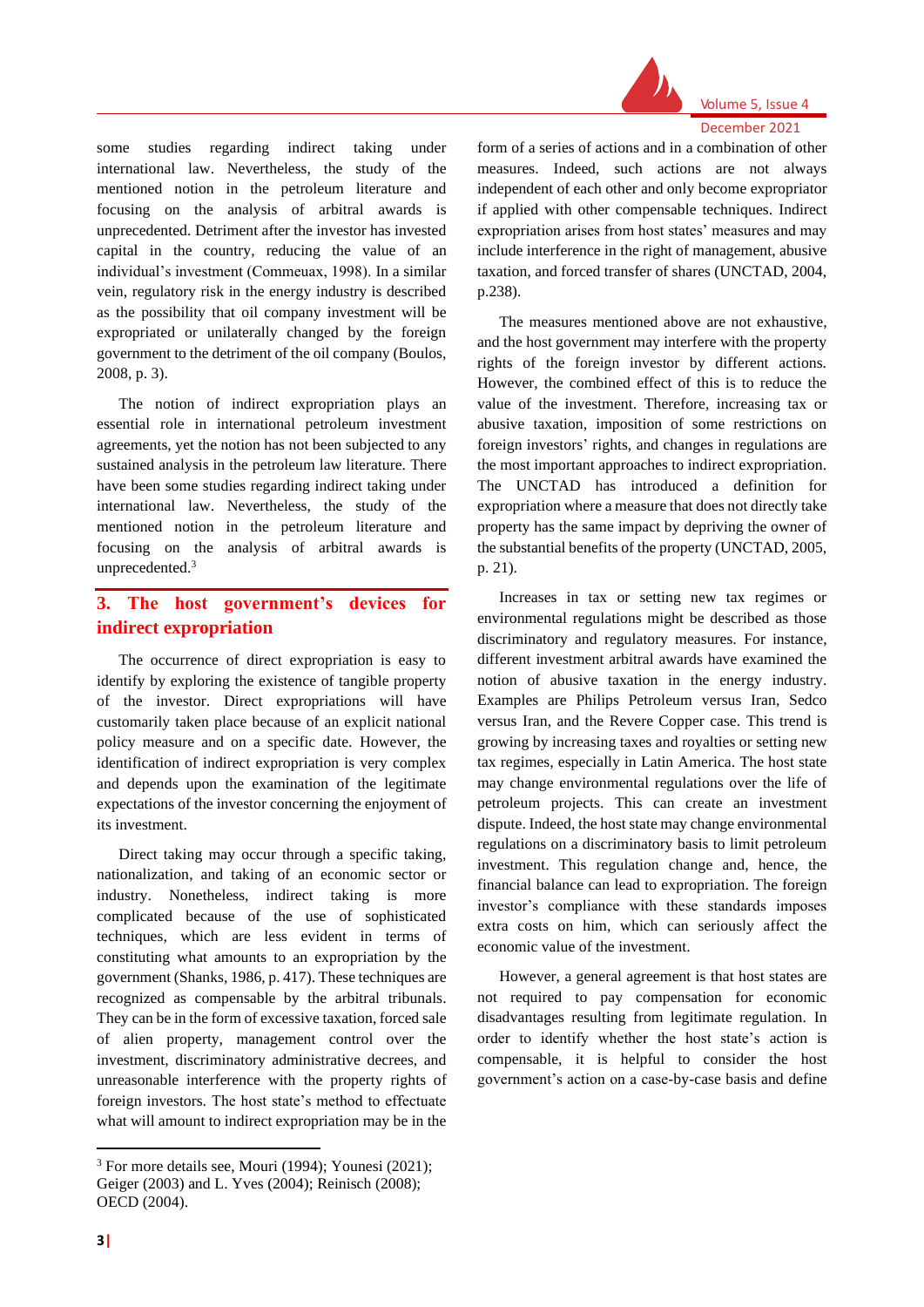"taking" according to bilateral and multilateral treaties (Price, 2001, p. 2).

# **4. The legal test in distinguishing between an indirect expropriation and noncompensable regulatory measures**

The ability of a host state to interfere in property rights is essential for the efficient functioning of the state, and, hence, it is predictable that a state has the power to interfere so (Wagner, 1999, p. 465). Nonetheless, the question is how to distinguish between a compensable indirect expropriation and a legitimate regulation (which is not compensable) by states.

Indirect expropriation does not necessarily require the transfer of legal title from the international oil company to the host state. Hence, it is difficult to distinguish between legitimate regulation and measures, which are tantamount to expropriation with the payment of compensation. There is no mechanical test in its determination (Paulsson and Douglas, 2004, p. 145). The international arbitral tribunals and the legal scholars have not yet agreed on a perfect formula to define measures that cross the line between legitimate regulation and compensable interference. It is neither feasible nor workable.

Furthermore, international law does not present a clear and comprehensive solution to this problem (Geiger, 2003, p. 100). Although the governmental measures, which affect international oil companies' property rights, are broad to be categorized within a formula, it will probably be best to consider the specific facts of a case, contractual terms of the investment agreement, the severity of the interference, and other surrounding circumstances to determine whether a state's action is tantamount to expropriation. It is better to have a deep understanding by a case-by-case analysis of the measures under international law that do not give rise to responsibility and the payment of compensation to answer what types of governmental measures constitute indirect expropriation.

In the ICSID case, Generation Ukraine Inc. versus Ukraine, the tribunal held that identifying an indirect expropriation depends on the specific facts of a grievance. The tribunal added that there is no mechanical test for this purpose. In a similar vein, a case-by-case, fact-based inquiry is provided by some BITs.<sup>4</sup>

The examination of the arbitral practice on indirect expropriation indicates that two different approaches were taken to identify indirect expropriation: (i) the sole effect and (ii) the purpose doctrine.

#### **4.1. The sole effect doctrine**

The first approach examines the effect of state measures on the ability of the investor to enjoy its property rights. In this approach, the effect of the action is the determining factor in identifying a taking. Indeed, this approach in specifying the borderline between an indirect expropriation, and a non-compensable (legitimate) regulation looks at the effect of measures and the degree of interference with an international investment project (Reinisch, 2008). This approach, which examines the severity of those measures that affected the foreign investor, is known as the "sole effect" doctrine. The interference must be substantial and deprive the foreign investor of most investments benefit. In addition, the deprivation must be permanent or for a substantial period (S.D.Myers Arbitration, 2001).

In the Metalclad Corporation, the US firm (investor) had obtained permission from the government to construct and operate a facility to dispose of hazardous waste and spent 20 million dollars for its construction. The tribunal decided that indirect expropriation had taken place. The foreign investor had obtained all required licenses to develop a hazardous waste landfill. However, when the investment had been made, the host government began to withdraw the permissions. The tribunal held that covert or incidental interference with the use of property that deprives the owner is expropriation (Metalclad Corp. versus the United Mexican States, 2000). Indeed, the host government's measure substantially affected the international investor's property rights, and the foreign investor could no longer use its capital for the intended aims. Several different arbitral tribunals have followed this formula in determining expropriation (Methanex Corp. versus the United States, 2005).

In Tippets versus TAMS-AFFA, the new government of Iran, after the revolution, designated a new manager for the investment in 1979. The foreign investor filed a case for its 50% interest in a joint venture (JV) by an Iranian company before the Iran–US claims tribunal. The claimant alleged that the JV did not provide him with a project status report and did not reply to any of the

<sup>4</sup> Canadian Model BIT, (2004), Annex B 13(1)(b), available at http://italaw.com/documents/Canadian2004-FIPA-modelen.pdf, March 2021.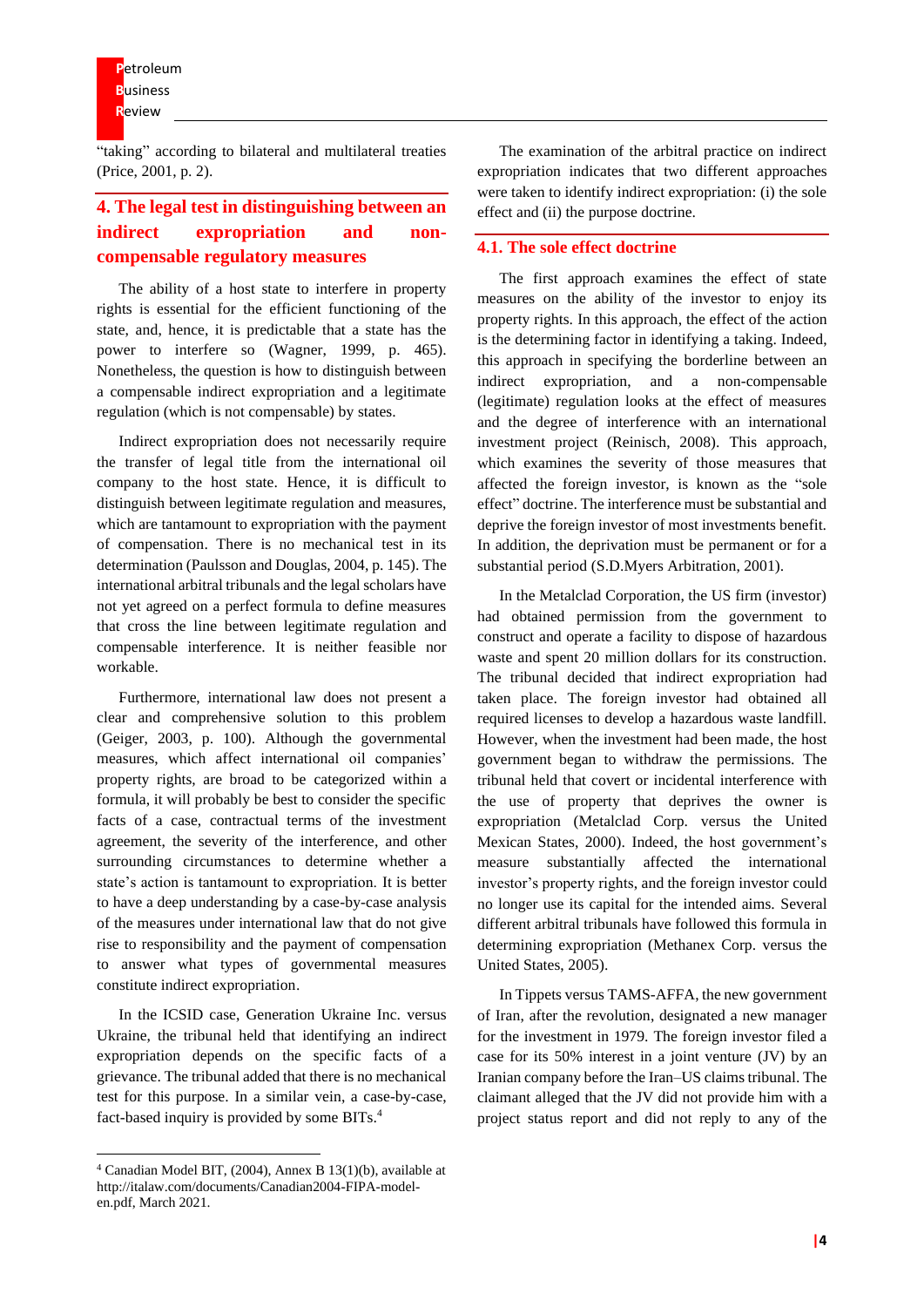

Volume 5, Issue 4 December 2021

claimant's inquiries. The tribunal did not find an expropriation because the claimant could participate in the management by making decisions and signing cheques (TAMS-AFFA, p. 225–6).

In Occidental Exploration and Production Company versus the Republic of Ecuador, the host state had refused to reimburse value-added tax on purchases concerning the exploration activities of Occidental Exploration and Production Company. The company, therefore, alleged that expropriation occurred. In this case, the tribunal took the same approach like the one taken in the Metalclad. The tribunal found that the host government's action contradicted fair and equitable treatment. Nonetheless, the tribunal decided that the host state's action did not substantially deprive Occidental Company of its financial benefits and, hence, it would not constitute indirect expropriation.

#### **4.2. The purpose doctrine**

The second approach to distinguishing between a regulative measure and an expropriator action is to examine the intention of the host government. This is known as the "purpose doctrine". This approach focuses on the purpose of the state measure, but it does not ignore the effect of the action on the investor. Indeed, the state measure's severity and effect are not the sole requirements, and another condition is still required. Commentators and international awards have not generally accepted this approach probably because it would be a difficult task to prove the intention of the host state for expropriation of the international investor's property (Fortier and Drymer, 2004, p. 313).

The arbitrators in the Tippetts case stated that the tribunal does not need to determine the intent of the government of Iran, and compensation does not depend on proof that expropriation was intentional. In Philips Petroleum, the tribunal awarded that the liability of the government for payment of compensation in the event of expropriation was not dependent on the intention of the state. The tribunal in the case of S.D. Myers versus Canada followed and applied the purpose approach and concluded that the tribunal must look at the genuine interest involved and the purpose and effect of the government measure.

The above analysis argues two different avenues in determining whether a host state's measure might be characterized as an indirect expropriation or a legitimate regulation. Although the sole effect approach is not a conclusive test, this approach is widely accepted.

One of the critical factors in determining whether taking has occurred is the disappointment of legitimate expectation by the government's measure. The examination of the arbitral cases indicates that if a governmental measure frustrates the legitimate expectation of the foreign investor created based on reasonable reliance on the host government's undertakings, compensation for the affecting measure is required. Indeed, contractual commitments with the host state that will not exercise its administrative or legislative powers to terminate or alter the contractual arrangements constitute a legitimate expectation for the investor. The arbitral tribunals and legal scholars generally accept that reducing the investment value, per se, will not give rise to the payment of compensation. All investments include risks, and not every problem experienced by the foreign investor can be regarded as an indirect expropriation.

#### **5. Case studies**

## **5.1. The energy charter treaty arbitration, Yukos versus Russia**

The significance of the ad hoc arbitration between Yukos and Russia, which was decided according to the Energy Charter Treaty, makes it necessary to examine the case in greater detail.

In Yukos versus Russia, the tribunal held that while Russia did not explicitly expropriate Yukos, its measures had an effect equivalent to expropriation. Yukos was established as a joint-stock company in 1993 and had operations in the petroleum industry. Yukos had three production subsidiaries, Yuganskneftegaz (YNG), Samaraneftegaz, and Tomskneft, and it was the largest petroleum company in Russia and one of the world's top 10 petroleum companies in 2002. The Russian government, in July 2003, initiated a series of measures adversely affecting claimants' investments in Yukos, resulting in Yukos being declared bankrupt in August 2006.

In November 2007, Yukos' assets were nationalized, and two Russian state-owned companies, Rosneft and Gazprom, acquired the remaining assets. Amongst the governmental measures which allegedly violated the ECT provisions were the criminal prosecution of the company and its management. In July 2003, the Russian government initiated a series of criminal investigations. It was argued on behalf of Yukos that these actions amounted to harassment and intimidation and "severely hampered" the functioning of Yukos as a business. It also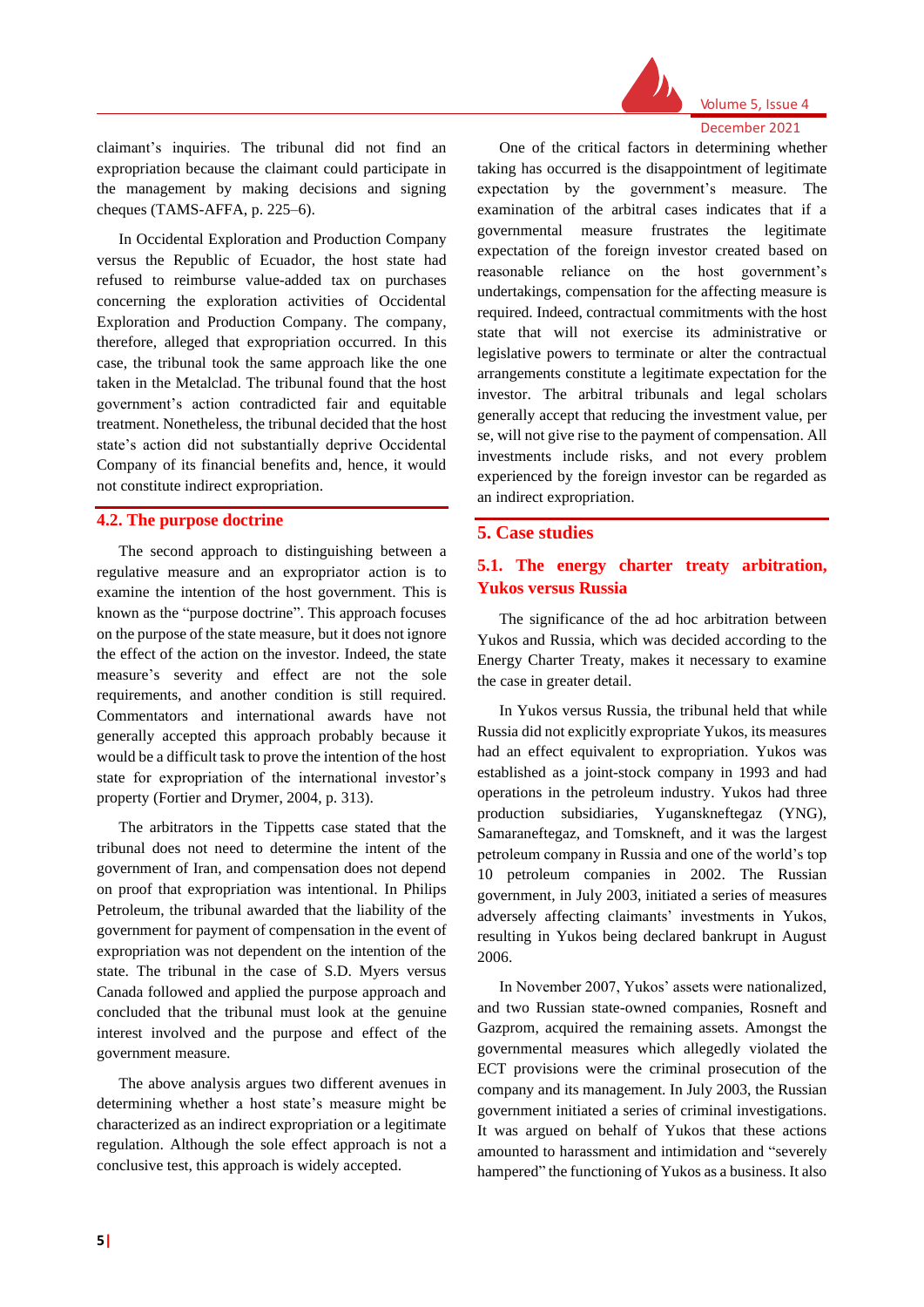made up the primary motive for nationalizing Yukos' assets.

Between July and October 2003, three key Yukos officers were arrested. Mikhail Khodorkovsky, CEO of Yukos and supporter of Russian opposition parties, Platon Lebedev, the director of the claimants' Yukos Universal and Hulley, and Vasily Shakhovsky, the president of Yukos-Moscow, were charged with crimes of fraud, embezzlement, forgery, and tax evasion (Yukos Interim Award, paras. 48–50). As a result of these arrests, other high-ranking Yukos executives fled Russia. The claimants argued that the harassment of Yukos' executives and these measures taken by Russia breached Article 10 (fair and equitable requirement) and resulted in the expropriation of the claimants' investment in Yukos in violation of Article 13(1) of the ECT.

The claimants alleged that the Russian Federation failed to satisfy any of the four requirements set out in Article 13(1) ECT in terms of expropriation. The expropriation was not in the public interest; it was discriminatory and carried out without due process of law and not accompanied by the payment of compensation. Under the applicable international law standards, the actions of the Russian Federation, in their totality, constitute an expropriation of the claimants' investments in breach of Article 13(1) ECT, for which compensation is due.

The tribunal discussed the basic requirements of a lawful expropriation under Article 13(1) of the ECT. Concerning the public interest condition, the tribunal did not find that expropriation of Yukos was in the public interest. The tribunal held that whether the destruction of Russia's leading oil company and the largest taxpayer was in the public interest is questionable. The tribunal added it was in the interest of the largest state-owned oil company, Rosneft, which took over the principal assets of Yukos virtually cost-free (para. 1581).

Regarding the requirement of non-discriminatory treatment, the tribunal considered that Yukos's treatment, compared to the treatment of other Russian oil companies that benefited from low-tax jurisdictions, might have been discriminatory. As to the due process of law condition, the tribunal did not accept that expropriation of Yukos was carried out under due process of law due to the harsh treatment accorded to executives and counsel of Yukos. The tribunal then examined the requirement of payment of compensation. The tribunal held that expropriation of Yukos was not accompanied by the payment of prompt, adequate, and effective compensation or, in fact, any compensation at

all. The tribunal established the respondent's liability and held that claimants were entitled to compensation for expropriation.

#### **5.2. The NAFTA tribunal's cases**

The analysis of the NAFTA provision concerning expropriation shows that whenever the property is taken, compensation must be paid for both direct and indirect expropriation. Following NAFTA's text, this requirement will be applied regardless of the method of taking or the reason behind a taking. The NAFTA tribunals have examined several claims about the host government measures, alleged to be expropriation.

Pope and Talbot, Inc. versus Government of Canada examined the meaning of expropriation. The tribunal noted that the term "expropriation" means both direct and indirect expropriation under the NAFTA provisions. It also concluded that Article 1110 involves nondiscriminatory regulation as to the exercise of the government's police power. The tribunal held that regulations could indeed be characterized in a way that would constitute creeping expropriation. Indeed, muchcreeping expropriation could be conducted by regulation. The tribunal found that there must be a substantial deprivation to regard the state act as a compensable expropriation. In addition, the tribunal added that the foreign investor's access to the US softwood lumber market has made up the property rights, which NAFTA protected. The tribunal concluded that Canada's temporary imposition of its quota regime did not qualify as substantial deprivation.

In another case, Feldman versus Mexico, the claimant alleged that Mexico's decision not to provide rebates of taxes paid by the investor for the cigarette exports from Mexico formed a creeping expropriation. The tribunal found that the legal arguments against a finding of expropriation were more persuasive. The tribunal added that Mexico had a long-lasting tax policy against the operation of such businesses. The tribunal concluded that not all government regulatory activity that makes it difficult or impossible for an investor to carry out a particular business is an expropriation under Article 1110 (Feldman arbitration, para. 112).

#### **5.3. Iran–US claims tribunal's cases**

Almost all international petroleum arbitrations that have discussed indirect expropriation were relevant to Iran's nationalization of the petroleum industry. In Amoco versus Iran, Amoco and National Petrochemical Company of Iran (NPC) concluded the "Khemco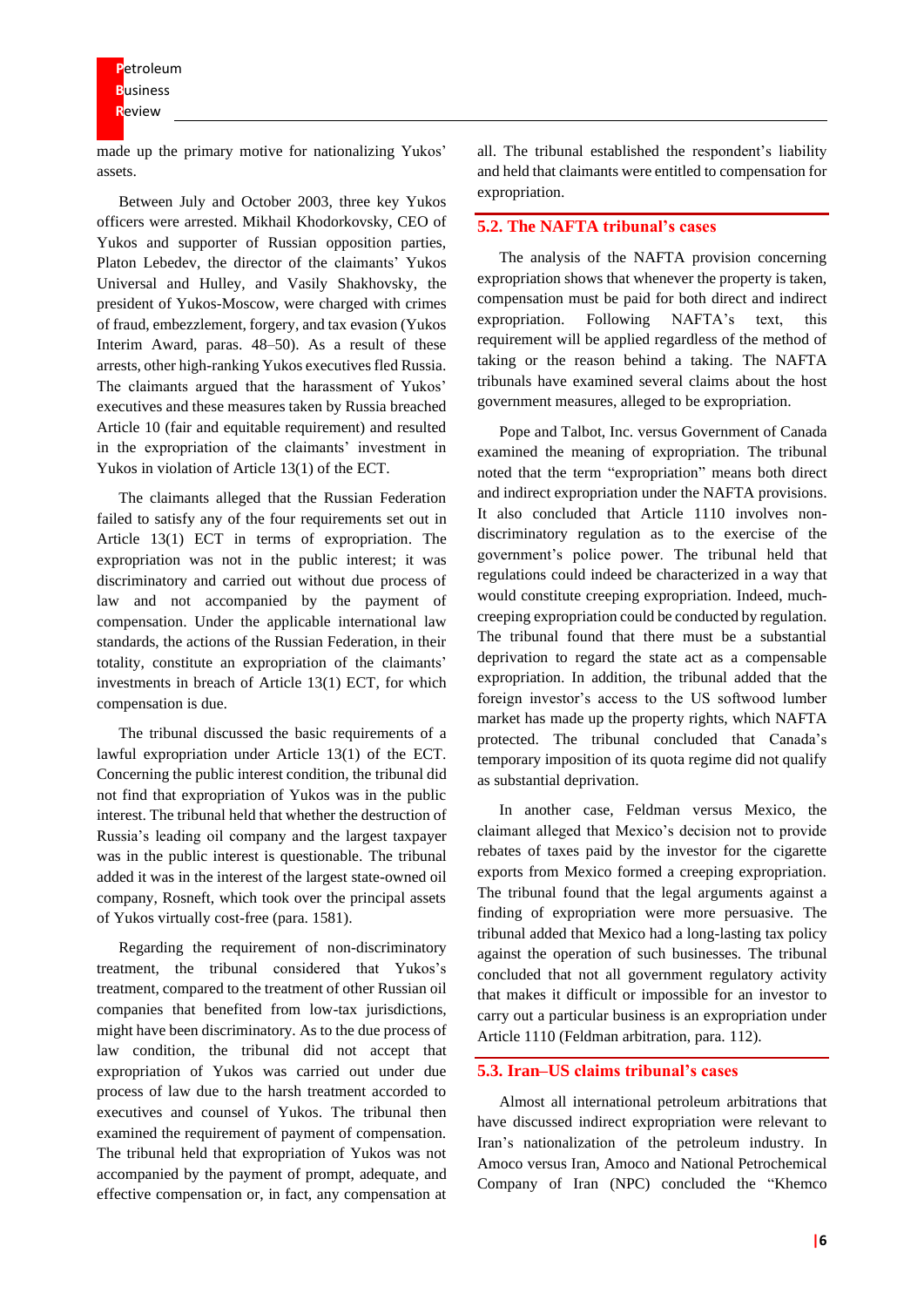

Volume 5, Issue 4

agreement". They agreed to establish a joint venture on a 50%–50% capital (Khemco). The purpose of Khemco was to install and operate a natural gas production plant on an Iranian Island (Kharg) in the Persian Gulf. Civil unrest in Iran and the events of the Iranian revolution hampered petroleum production in late 1978. Amoco removed its expatriate personnel from Iran in late 1978. In May 1979, Amoco was informed by Iranian officials that foreign employees could not return, and NPC was ready to purchase Amoco's share in the joint venture. The managing director of the JV informed the claimant that all sales of the petroleum products must be made by the National Iranian Oil Company (NIOC) and NPC. The Iranian petroleum minister then informed Amoco that a special commission nullified the Khemco agreement in 1980.

The claimant alleged that its shares in Khemco were expropriated, and the date of 1 August 1979 should be regarded as the expropriation date. The tribunal observed that Amoco's rights and interests, including its shares in Khemco, were expropriated through a process starting in April 1979 and completed by the special commission's decision on 24 December 1980. The tribunal also noted that the value of the claimant's interests should be calculated since 31 July 1979. Judge Aldrich stated that by making this date the date of valuation, the tribunal implicitly accepted this date as the effective date of taking. Hence, Amoco was justified in being deprived of its property rights under the Khemco agreement. The tribunal refused the allegation that expropriation due to the absence of compensation provisions before enacting the Single Article Act was unlawful (Amoco arbitration, p.290).

In Philips Petroleum Co. Iran, versus Iran, the parties signed the joint structure agreement (JSA) in 1965. It was concluded between the National Iranian Oil Company as the "first party" and Philips Petroleum Company Iran and several companies collectively referred to as the "second party". The purpose of the JSA was exploration and exploitation of the petroleum resources of an offshore area in the Persian Gulf. Under Articles 5 and 6 of the JSA, the parties had established a joint-stock operating company, Iranian Marine International Oil Company (IMINCO), to carry out all operations under the JSA. The JSA in Article 6 provided that each party would have half of the stock of IMINCO and the right to appoint half of the board of directors. The second party and NIOC had the right of the oil lifted from IMINCO's field. IMINCO ceased production in December 1978 due to the events after the revolution and workers' strike on Lavan Island that had prevented oil loading on tankers. When in March 1979 production started, the claimant was not permitted to lift its share of IMINCO.

Further, NIOC, in violation of the JSA on 11 August 1979, unilaterally removed the general manager of IMINCO and replaced him with a committee to execute the affairs of the affiliated companies. In addition, a subcommittee had been formed to deal with the involved companies in the JSA to terminate the existing contracts with the second party and negotiate new contracts with the second party. Shortly after, in September 1979, NIOC informed the claimant that the JSA should be regarded as terminated. The tribunal argued that the effect of measures on the investor determines whether an expropriation has occurred. Therefore, expropriation does not need to be intentional to state liability. The tribunal found that Philips, by a series of concrete actions, had been deprived of its property (Philips arbitration, p. 95–115)

The above analysis established that the tribunal had to deal with two main issues about taking. The first was when the claimant was deprived of property rights and whether a compensable taking had taken place or not. The second was the determination of the date of taking. In determining whether a taking has occurred, the tribunal had to specify whether the parties had mutually agreed to terminate the contract or whether Iran had taken the property rights. The tribunal determined the date of taking when the reasonable prospect of returning to the contractual arrangements might not be seen. The tribunal awarded compensation.

In another case, Mobil Oil Iran, Inc. versus Iran, the claimants were members of the group of oil companies, "The Consortium", which worked on behalf of the National Iranian Oil Company on the onshore Iranian oil industry. Under the Sale and Purchase Agreement 1973 (SPA), the claimants had purchased crude oil from NIOC. After the revolution, NIOC sent a letter to the consortium expressing that the NIOC considered the SPA inoperative and that expatriate personnel would be replaced. The parties initiated negotiation, but the process was suspended in 1979. The special commission on 5 September 1981 repudiated the SPA and declared it void. Mobil Oil alleged that Iran had expropriated the claimant's contractual rights established under the SPA. However, the tribunal observed that both parties had mutually agreed not to revive the agreement and start negotiation for formal termination of the agreement and settle the related issues about the termination. Accordingly, the tribunal found that it did not constitute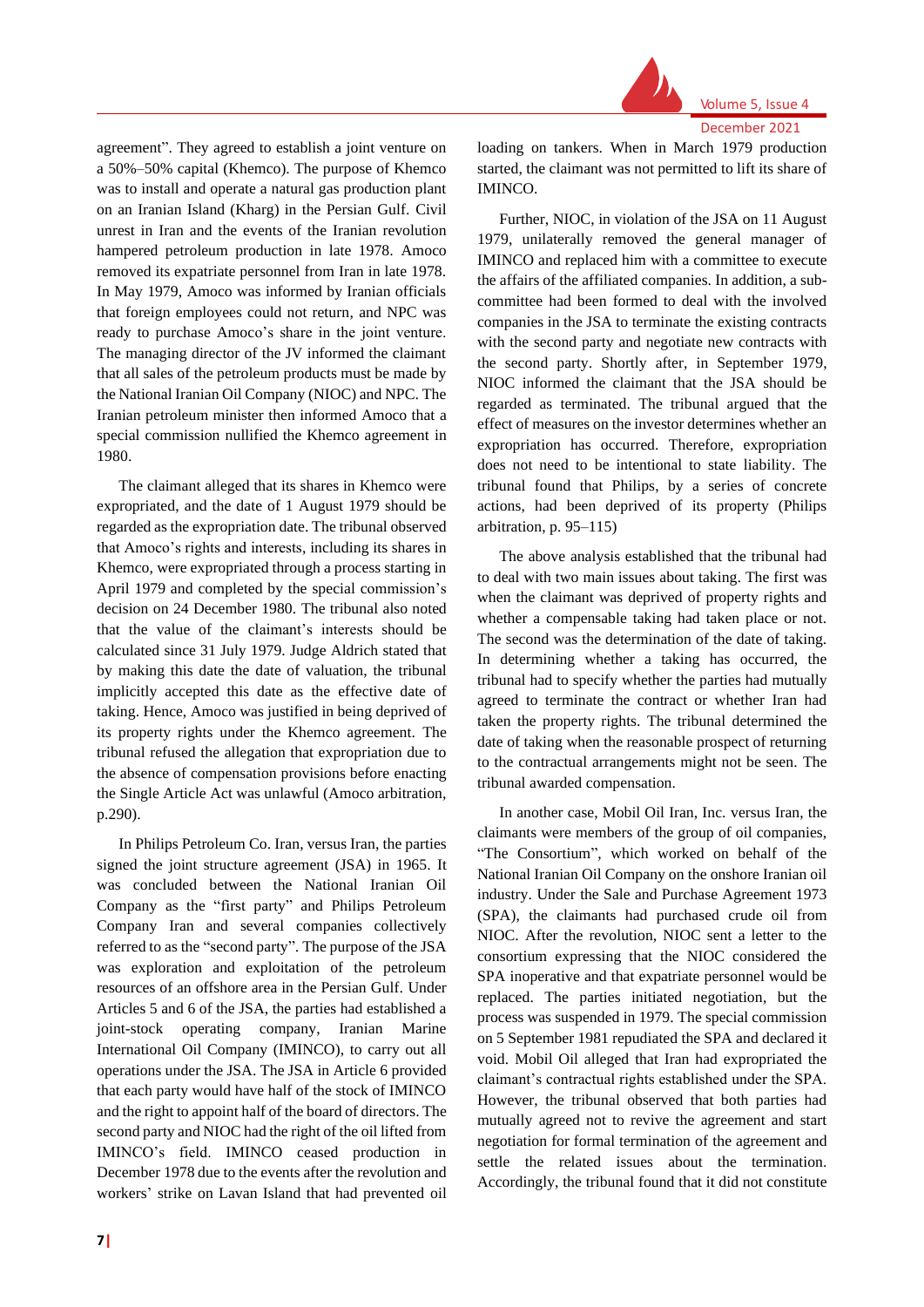**P**etroleum **B**usiness **R**eview

expropriation and rejected the claimant's allegations (Mobil Oil arbitration, p. 45)

In Sedco Inc. versus National Iranian Oil Company, the claimant, an American drilling contractor (Sedco), owned 50% share of the Iranian Drilling Company (Sediran) and had controlled its operation in Iran. The claimant contended that a creeping expropriation took its shares in the Sediran Company. Iran promulgated the law of the Protection and Development of Iranian Industries in 1980. According to Article 1, Clause C, the nationalization of factories and companies that received substantial loans from the government and their debts exceeded their net assets was permitted. On 2 August 1980, Iran, by applying Clause C of the law for the Protection and Development of Iranian Industries, transferred shares of Sedco in Sediran to the government. Iran argued that the application of Clause C could not be regarded as taking because Sediran was an Iranian legal entity with nothing but large amounts of debt and that Clause C is somehow to be assimilated to a law enacted to cover Iranian companies in the state of bankruptcy (Sedco arbitration, p. 273). Additionally, Iran in November 1979 appointed three provisional directors to Sediran's original administration. The claimant asserted that the actual taking of shares was earlier than the date of promulgation of this law.

The respondent argued that there was no liability for the transfer of shares further to the enactment of Article 1, Clause C. Nevertheless, the tribunal did not accept this argument, and the tribunal had considered the other factors in finding expropriation. The tribunal found that appointing a manager was a significant indication of expropriation because the owner was deprived of his/her right to manage the enterprise. The tribunal added that the appointment of temporary managers and, consequently taking the control, constituted an outright taking of title, and therefore the date of appointment was the date of taking. Furthermore, the tribunal held that the choice of the date of appointment of managers as the date of taking was because there were no prospects for Sedco to return to control Sediran, and since that date, the government of Iran became the chief architect of Sediran fortunes (Sedco arbitration, 275–279).

To sum up, the appointment of temporary managers gives rise to a deprivation of participation rights in the central and management of the company and denial of access to the company's funds; then, this will result in expropriation. The arbitral tribunals examine affecting measures of shareholder's rights, such as the right to participate in the management process.

#### **6. Conclusions**

Direct taking may occur through a specific taking, nationalization, and taking of an economic sector or industry. Nonetheless, indirect taking is more complicated because of the use of sophisticated techniques, which are less evident in terms of constituting what amounts to an expropriation by the government. If the governmental measures have the effect of depriving the foreign investor of the enjoyment of their property even where the legal title to the property is not affected, indirect expropriation has taken place.

Various measures might constitute indirect expropriation, such as abusive taxation, environmental issues, and regulation about licenses. The discussions highlighted the investor's right to effective control over enjoyment, use, and disposition of the property rights. Expropriation may occur when the governments deprive the investor of property rights without transferring title or physical occupation. There is no mechanical test in determining expropriation, and it depends on all circumstances and facts of each case. The distinction between legitimate regulative measures, which are noncompensable, and expropriator measures has remained challenging. The examination of the arbitral practice on indirect expropriation indicates that two different approaches were taken to identify indirect expropriation: (i) the sole effect and (ii) the purpose doctrine. The first approach examines the effect of state measures on the ability of the investor to enjoy its property rights. In this approach, the effect of the action is the determining factor in identifying a taking. The second approach for distinguishing between a regulative measure and an expropriator action is to examine the intention of the host government. This approach focuses on the purpose of the state measure, but it does not ignore the effect of the action on the investor. Indeed, the severity and effect of the state measure are not the sole requirements, and another condition is still required. The analysis of cases and related literature shows that a lawful regulatory measure must be non-discriminatory and non-arbitrary.

Indeed, indirect expropriation will affect the property's value and economic profits and result in investment disputes. Regulations generally will not have a sufficiently severe and adverse impact on investment to amount to indirect expropriation. Bilateral investment treaties have promoted the international protection of investors. Nearly 2,000 of these BITs have now been concluded. These treaties give investors of one party a direct right of action, through arbitration, against the other country's government in the event of a violation of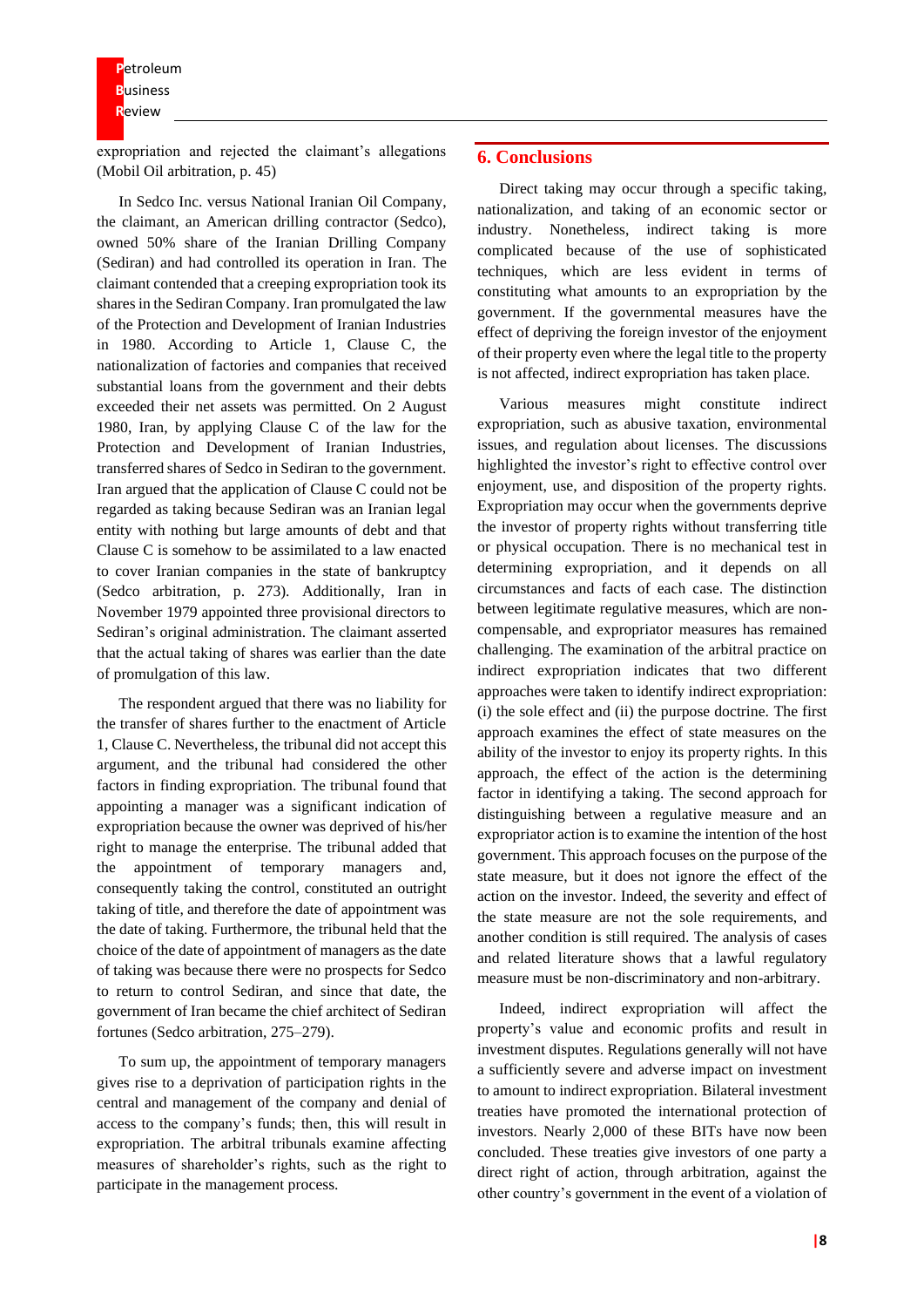

various provisions designed to protect investors, extending beyond the prohibition on expropriation under customary international law. Investment protection treaties and customary international law may obligate host states to protect foreign investments such that any expropriation must be done on rare occasions and for public purposes. In light of the above, it is in the interest of the foreign investors to assess the investment environment of the host state and its legal and regulatory framework before investing. The stable legal framework may considerably reduce the risk of indirect expropriation and investment disputes.

#### **References**

Aldrich, George (1994), "What Constitutes a Compensable Taking of Property? The Decisions of the Iran-United States Claims Tribunal", 88 AJIL 585.

Amoco v Iran, (1987) 15 Iran-US CLT. Rep.189.

- Boulos, Alfred (2008), "Assessing Political Risks, Supplement. International Primer, Washington: Independent Petroleum Association of America.
- Brower, Charles and Brueschke, Jason (1998), The Iran-United States Claims Tribunal, The Hague: Martinus Nijhoff Publisher.
- Comeaux, Paul (1998), Protecting Foreign Investment Under International Law, Oceana Publications: New York.
- Dolzer, Rudolf (1986), "Indirect Expropriation of Alien Property", 1 ICISD Rev. FILJ 41.
- Geiger, Rainer (2003), "Regulatory Expropriation in International Law: Lessons from the Multilateral Agreement on Investment", 11 NYU. Envtl. L. J. 91.
- Generation Ukraine Inc. v. Ukraine, ICSID Case No. ARB/00/9, Award of 16 September 2003, (2005) 44 ILM 404.
- Hober, Kaj (2003), "Investment Arbitration in Eastern Europe: Recent Cases on Expropriation", 14 Am. Rev. Int'l Arb. 378.
- Lowenfeld, Andreas (2003), International Economic Law, Oxford: Oxford University Press.
- L. Yves, Fortier, and Drymer, Stephen (2004), "Indirect Expropriation in the Law of International Investment: I know it When I See It, Or Caveat Investor", 19 (2) ICSID Review Foreign Investment Law Journal, 313.
- Marvin Feldman v. the United Mexican States, Award, (16 December 2002), ICSID Case No. ARB (AF)/99/1.
- Metalclad Corp. v. the United Mexican States, ICSID Case No. ARB AF/97/1, (2000).
- Methanex Corp. v. the United States, Final Award, (3 August 2005).
- Mouri, Allahyar (1994), The International Law of Expropriation as Reflected in the Work of the Iran-US Claims Tribunal, Dordrecht: Martinus Nijhoff Publishers.
- OECD (2004), Indirect Expropriation and the Right to Regulate in International Investment Law, Organization for Economic Co-operation and Development.
- Occidental Exploration and Production Company v. The Republic of Ecuador, LCIA Case No. UN3467, 1 July 2004, (2004) 43 ILM 1248.
- Paulsson, Jan and Douglas, Zachary (2004), "Indirect Expropriation in Investment Treaty Arbitrations", in N. Horn (ed.), Arbitrating Foreign Investment Disputes, The Hague: Kluwer Law International.
- Philips Petroleum Co. Iran v. the Islamic Republic of Iran, (1989) 21 Iran-U.S. Claims Tribunal Reports 79.
- Pope and Talbot, Inc. v. Government of Canada, Interim Award, (26 June 2000).
- Price, Daniel (2001), "NAFTA Chapter 11 Investor-State Dispute Settlement: Frankenstein or Safety Value?", 26 Can.-US. L. J. 1.
- Reinisch, August (2008), Standards of Investment Protection, Oxford: Oxford University Press.
- Revere Copper and Brass Inc v. Overseas Private Investment Corporation, (1978) 56 International Law Reports 268.
- Sedco, Inc. v National Iranian Oil Co., (1985) 9 Iran-U.S. Claims Tribunal Reports.
- S.D.Myers. Inc. v Government of Canada, (2001) 40 International Legal Material 1408.
- Shanks, Robert (1986), "Insuring Investment and Loans against Currency Inconvertibility, Expropriation, and Political Violence", 9 Hasting Int'l and Comp. L. Rev. 417, 424.